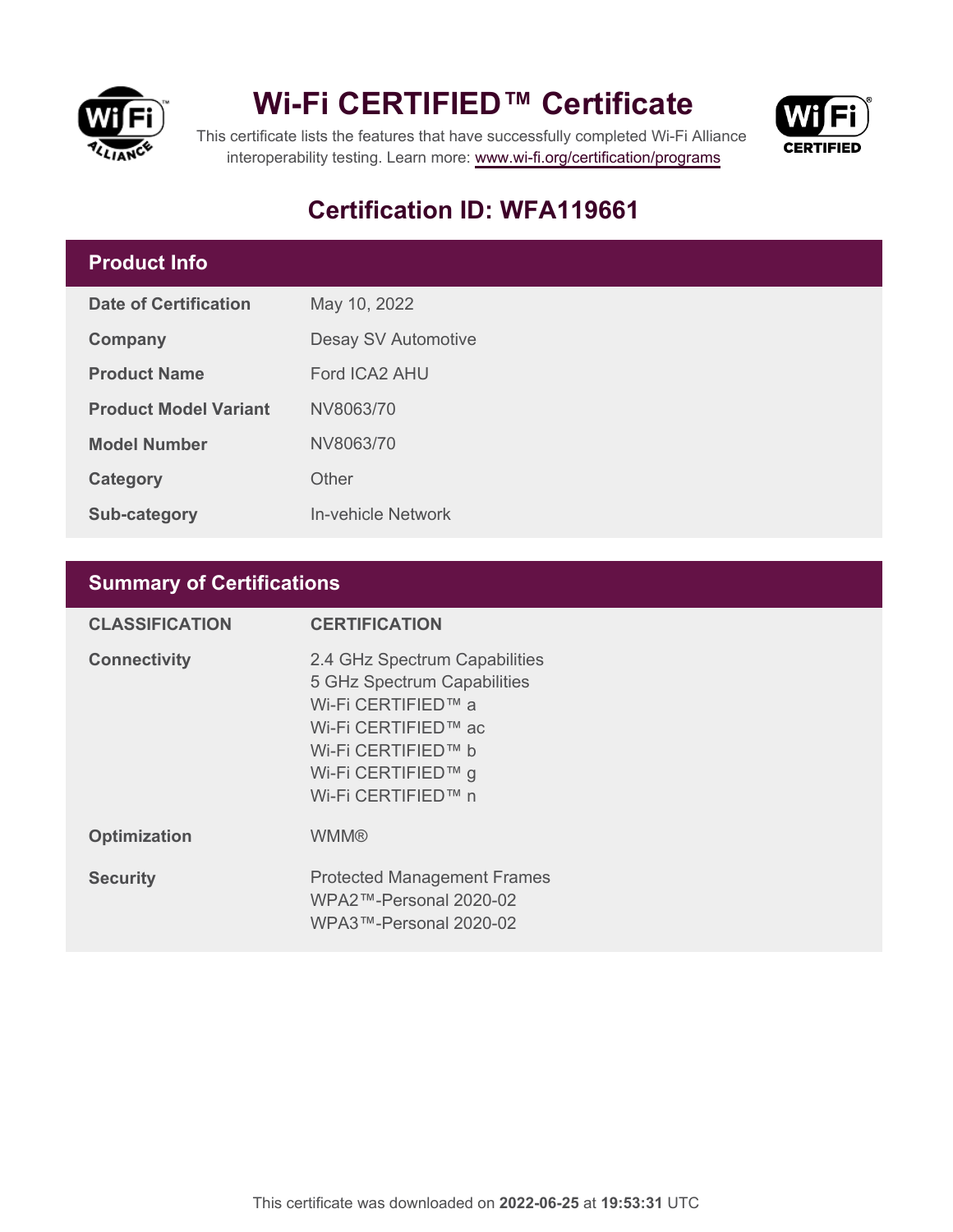

# **Wi-Fi CERTIFIED™ Certificate**

**Certification ID: WFA119661**



| <b>Role: Access Point</b><br>Page 2 of 3                                                        |                                                                |               |              |  |
|-------------------------------------------------------------------------------------------------|----------------------------------------------------------------|---------------|--------------|--|
| <b>Wi-Fi Components</b>                                                                         |                                                                |               |              |  |
| <b>Wi-Fi Component Operating System</b>                                                         | <b>RF Architecture</b>                                         |               |              |  |
| Android8.1.0                                                                                    | <b>Bands Supported</b>                                         | Transmit (Tx) | Receive (Rx) |  |
| <b>Wi-Fi Component Firmware</b>                                                                 | $2.4$ GHz                                                      | $\mathbf{1}$  | 1            |  |
| A <sub>0</sub>                                                                                  | 5 GHz                                                          | 1             | 1            |  |
| <b>Certifications</b>                                                                           |                                                                |               |              |  |
| 2.4 GHz Spectrum Capabilities                                                                   | Wi-Fi CERTIFIED™ b                                             |               |              |  |
| 20 MHz Channel Width in 2.4 GHz                                                                 | Wi-Fi CERTIFIED™ g                                             |               |              |  |
| <b>5 GHz Spectrum Capabilities</b>                                                              | Wi-Fi CERTIFIED™ n                                             |               |              |  |
| 20 MHz Channel Width in 5 GHz<br>40 MHz Channel Width in 5 GHz<br>80 MHz Channel Width in 5 GHz | OBSS on Extension Channel<br>Short Guard Interval<br>A-MPDU Tx |               |              |  |
| <b>Protected Management Frames</b>                                                              |                                                                |               |              |  |
| <b>WMM®</b>                                                                                     |                                                                |               |              |  |
| WPA2™-Personal 2020-02                                                                          |                                                                |               |              |  |
| WPA3™-Personal 2020-02                                                                          |                                                                |               |              |  |
| Wi-Fi CERTIFIED™ a                                                                              |                                                                |               |              |  |
| Wi-Fi CERTIFIED™ ac                                                                             |                                                                |               |              |  |
| A-MPDU with A-MSDU<br><b>MCS 8-9 Rx</b><br>Short Guard Interval                                 |                                                                |               |              |  |